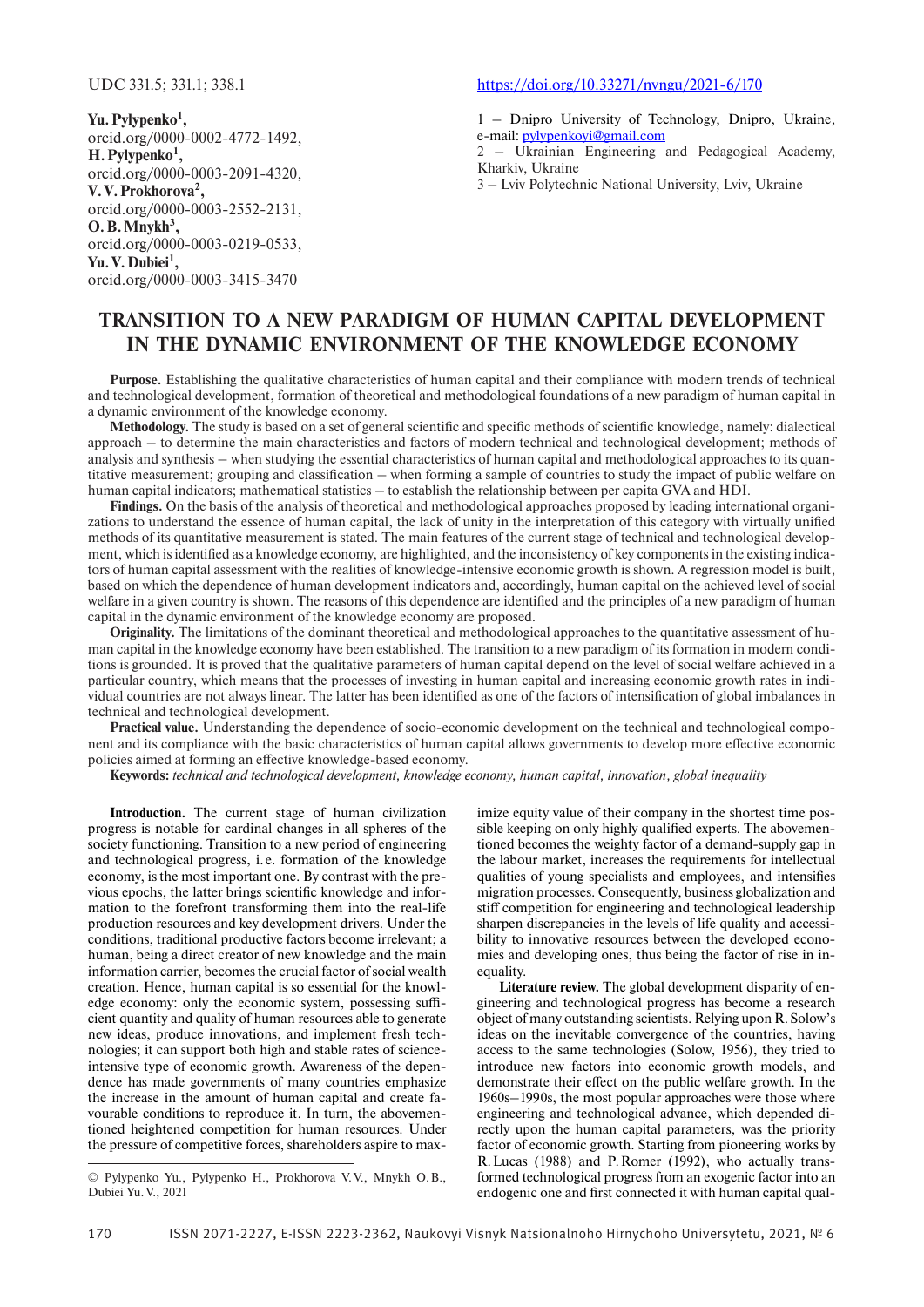ity, and ending with studies by G. Mankiw, D. Romer, and D. Weil (1990), who proved definitely that investment in human capital could push through the disparity in economic growth rates among different world countries (G. Mankiw, D. Romer, & D. Weil 1992). During the time period, scholars mainly focused on the educational component of human capital. The matter is that R. Lucas, applying extensive empiric data, proved that growth rates of human capital itself is directly proportional to the educational time investment. Relying upon the idea, G. Mankiw, D. Romer, & D. Weil developed their model while measuring human capital as the share of population, who attended secondary school (i. e. aged 12– 17 years) multiplied by a share of employable school-age population (i. e. aged 15–19 years). In the context of such an approach, the scholars miss basic education as well as higher one. However, the abovementioned could not prevent them from supporting once again the dependence of economic growth rates upon human capital.

Further, Aghion & Howitt (1992) paid attention to the importance of innovative factor for economic growth and formalized the known Schumpeterian idea on creative destruction for their model. That needed certain changes in the traditional concept of influence of an educational component of human capital. It has become clear enough that only highly skilled workforce can generate innovations. Ch. Jones has proved convincingly that the connection between public welfare and human capital, described by the available models of economic growth, took place only before the first half of the  $20<sup>th</sup>$  century. After scientific and technological revolution of the 1950s, new technologies started identifying production profitability; hence, investment in Research & Development has become an item of priority. Thus, the increase in the number of scientists, researchers, and scholars started to be considered as the key factor of enhancing of the critical amount of human capital.

While developing the tendency, scholars improved constantly the available approaches. Mainly, it was a feedback to numerous empirical validations of the formulated models of economic growth in the light of human capital. In such a way, popular models by R. Barro & X. Sala-i-Martin; W. Baumol; B. DeLong; P. Krugman; P. Klenow & A. Rodriguez-Clare and other scholars have appeared which tried to explain in one way or another the GDP-human capital interconnection, being hardly obvious in practice, and show conditions and characteristics of the latter able to generate long-term economic growth. The problems remain topical since the new data, obtained in the field of technological advance, support the idea of nonlinear nature of human capital investment as well as increase in the economic growth rates of certain countries. While analysing the current connections between human capital coefficients, R. Barrohas recognized that only about a half of the coefficient estimates is positive and statistically significant [1]. Having analysed a huge number of scientific papers, concerning human capital problem, J. Botev, B. Égert, Z. Smidova, and D. Turner brought to light the paradox, the widely accepted importance of human capital, but the difficulty of finding and empirically relevant measure of it – which our recent work addresses [2]. Recent OECD studies confirm the difficulty of finding a robust positive effect of human capital on income per capita or productivity levels when looking at the OECD countries [3, 4]. At the same time, G. Psacharopoulos & H. Patrinos have applied a new index of human capital introduced by the OECD. They applied sampling of five countries during three periods for various mathematical efficiency regressions and obtained a number of important positive interconnections [5]. Hence, economic science faces a problem to search such a model of human capital formation which would help approach temporally and spatially human capital investment areas and benefit from its functioning as a productive resource.

**Purpose.** The necessity to solve the problem has identify the study purpose being determination of qualitative charac-

teristics of human capital as well as their correspondence to the current tendencies of technological advance, and formation of theoretical and methodological foundations of a new paradigm of human capital within dynamic environment of the knowledge economy.

**Results.** Socioeconomic progress of the development of a society relies upon an engineering and technological component determining economic potential to produce goods and services and generate public welfare. However, in this context, engineering and technology is one of the elements of productive forces, in whose structure people take the lead. Owing to a human factor, more advanced means of production, able to improve the production efficiency drastically, are developed and put into operation. Hence, a human plays a double role in the field of social production being a source of its progress as well as a beneficiary of its results. Thus, it is quite natural that economic science has always connected labour productivity growth with personnel skill level; and from the second half of the  $20<sup>th</sup>$  century – with quantitative and qualitative characteristics of human capital.

Т. Schulz (1960), who implemented the category to be applied scientifically, has mentioned that his concept relies upon something existing actually and possessing economic characteristic to render future services having a defined cost. Therefore, human capital started to be interpreted as a form of capital, combining knowledge, skills, and psychological features of a human as a source to increase his/her benefits as well as public welfare as a measure of the capability, embodied in a human, to produce a profit. In 1962, G. Becker, who is considered to be a creator of the scientific paradigm of human capital, focused on a formation process of the latter as a store of knowledge, skills, and motivations resulting from the investment in education, health care, accumulation of professional background, search for information, work-related mobility and so on.

Such new theoretical approaches to analyse workforce initiated since the 1960s bolstered significantly a role of complicated labour in production focused increasingly on the achievements of scientific and technological revolution of the 1950s. Production processes required specific personnel skills which would help put into operation more complicated equipment and implement new techniques. That is why intellect, living knowledge, skills, abilities, and professionalism within a narrow sphere of economic activity were among the mandatory parameters to form the workforce. G. Becker was one of the pioneers who started evaluating qualitatively the components of human capital singling out the three basic forms: general knowledge (general human capital); specific knowledge (specific human capital); and other knowledge (additional human capital). The scholar believed that the first form of the capital resulted from parenting as well as from high school education and university education. The second form is developed in the process of direct labour activities at a certain workplace. Finally, the third one depends upon a human ability to handle information helping enhance a knowledge level and find more forward-looking field of economic activity (Becker, 1995).

Over time, scholars applied the first efforts to evaluate quantitatively human capital while developing economic growth models (for more details see [6]). The necessity for data, representing quantitative characteristics of human capital, encouraged numerous international organisations to measure it constantly. Currently, the approaches, implemented by the World Bank, International Bank for Reconstruction and Development, Organisation for Economic Co-operation and Development, the World Economic Forum, and the United Nations are the most popular ones (Table).

As Table explains, conceptual approaches of different organizations interprets 'human capital' category somewhat variously. Version one of studies by the Organisation for Economic Co-operation and Development, put an emphasis on knowledge and skills while further the category was expanded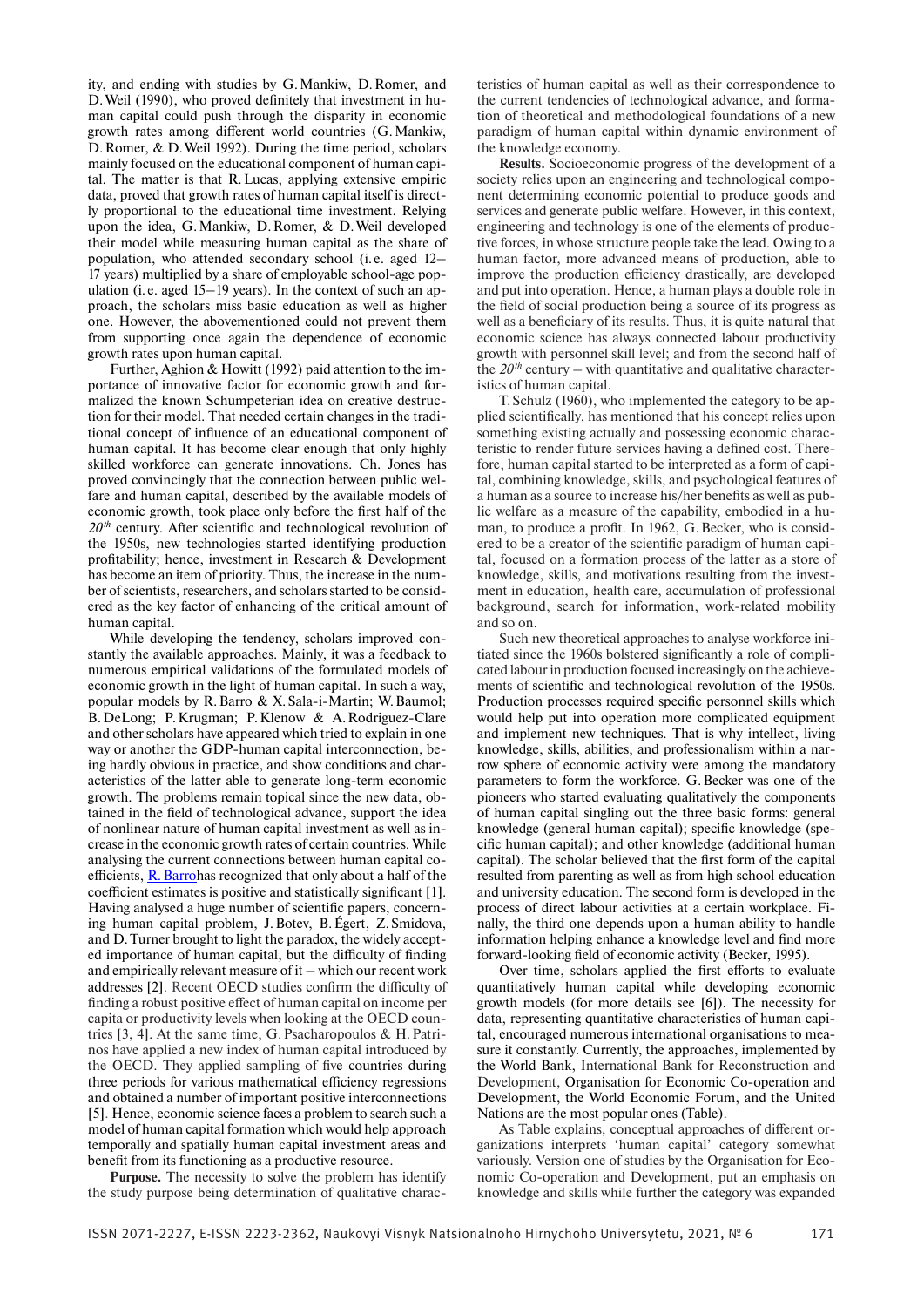#### Interpretation of human capital by international organisations

| Organisation                                                           | Content of the category                                                                                                                                                                                                                                                                                                                                                               |
|------------------------------------------------------------------------|---------------------------------------------------------------------------------------------------------------------------------------------------------------------------------------------------------------------------------------------------------------------------------------------------------------------------------------------------------------------------------------|
| Organisation for Economic                                              | Knowledge, skills, competencies and attributes embodied in individuals, and can be                                                                                                                                                                                                                                                                                                    |
| Co-operation and Development (OECD, 1998)                              | considered as relevant for economic activities                                                                                                                                                                                                                                                                                                                                        |
| Organisation for Economic                                              | Knowledge, skills, competencies and attributes embodied in individuals that facilitate the                                                                                                                                                                                                                                                                                            |
| Co-operation and Development (OECD, 2001)                              | creation of personal, social, and economic well-being                                                                                                                                                                                                                                                                                                                                 |
| Organisation for Economic<br>Co-operation and Development (OECD, 2011) | Skills and competencies, mainly acquired through education and experience, which also can<br>represent inborn abilities, certain motivational and behavioural aspects as well as such<br>attributes as physical, emotional, and mental health                                                                                                                                         |
| <b>United Nations</b>                                                  | Knowledge, skills, competencies and attributes what was based on parenting, education,                                                                                                                                                                                                                                                                                                |
| (UN, 2016)                                                             | on-the-job training, informal learning, health care, migration                                                                                                                                                                                                                                                                                                                        |
| World Economic Forum, 2017                                             | Human capital represents a level of formal education of younger and senior citizens as a result<br>of past educational investment; formal education of next generation workforce; further<br>training and retraining of the current workforce; application and accumulation of skills<br>among the adult population; and width and depth of use of the specialized skills in the work |
| World Bank (International Bank for                                     | Human capital consists of the knowledge, skills, and health that people accumulate over their                                                                                                                                                                                                                                                                                         |
| Reconstruction and Development and the                                 | lives, enabling them to realize their potential as productive members of society. It has large                                                                                                                                                                                                                                                                                        |
| World Bank, 2018)                                                      | payoffs for individuals, societies, and countries                                                                                                                                                                                                                                                                                                                                     |

up to competencies inclusive of inborn abilities and certain behavioural aspects. Version of 2011 by the Organization added indices of physical, emotional, and mental health to the human capital components. In counterpart to education and health, the United Nations Economic and Social Council is complemented interpretation of the human capital by professional characteristics of workforce as well as the acquired experience. It should be mentioned that the UN considers certain components characterizing human capital from the viewpoint of such a wider idea as 'human progress'. The latter combines indices of education and health with a living standard index; it can also characterize human capital. Finally, an approach by the World Bank, which represented its methods to calculate Human Capital Index in cooperation with the International Bank for Reconstruction and Development at the Annual Meetings of the International Monetary Fund and The World Bank in 2018, is focused on the three basic components: knowledge, skills, and health.

Relying upon not always identical understanding of a 'human capital' idea, the world organizations propose some different procedures to measure it. In such a way, evolution of analysis of human capital nature by the OECD formed gradually a notion of its multidimensionality. Unfortunately, for some reasons beyond control, the factor could not be evaluated quantitatively in full. Different types of human knowledge, skills, and abilities are predominantly unseeable forms of the capital. Hence, only levels of the acquired cognitive skills and explicit knowledge can be measured with some degree of certainty. All other aspects of human capital, i.e. skills of noncognitive nature acquired beyond formal education as well as the acquired experience, can be involved only owing to the application of such indirect methods as testing, inquiry, expert evaluations and others. However, the abovementioned prevents from unification of the data collection process and permanent acquisition of the information on a country-by-country basis. That is why emphasizing importance of all other components of human capital, the OECD concentrates mainly on its calculations through the education level being the simplest and easily measured index. 'A new OECD measure of human capital builds on two components: years of schooling and rates of return to schooling. Its novelty comes from its assumptions on marginal rates of return to education. Previous studies used the same rates of return for all countries and these did not change in time' confirms *The Value of People* report (OECD, 2011).

While understanding the complexity of the multidimensional approach to obtain the unified human capital index, the

United Nations Economic Commission for Europe has developed a guide to measure it. The guide relies upon the available procedures and singles out three dominating calculation methods, namely: cost-based; based on determination of income, earned by an individual throughout life; based on certain indicators. Procedure one grounds on Shultz (1961), Kendrick (1976), and & Eisner (1985) studies. It involves calculation of human capital as the discounted value of past investment flows by the economic entity personally, by his/her family, by employers, and by the state. In terms of procedure two, comprised of contributions by Weisbrod (1961), Graham & Webb (1979), Jorgenson & Fraumeni (1989, 1992a, 1992b), and Inclusive Wealth Report (2012, 2014), human capital is measured as the total of the discounted cost of all future income flows expected to be earned by the population throughout life. If procedure one is focused on the investment expenditures (i. e. contribution to capital provision), procedure two concentrates on its returns, *i.e.* monetary evaluation of financial benefits, which a human capital owner may obtain over the course of life. The two procedures are considered as analogous to cost side and revenue-raising side of the System of National Accounts (Abraham, 2010). Finally, procedure three, represented by the OECD (2001, 2011) and Barro-Lee (2010, 2013), evaluates human capital on the basis of such three educational indicators as adult literacy rate, education coverage, and its average duration [7].

Materials of the World Economic Forum note that it is impossible to determine human capital only by means of formal education and qualification of employees since there are numerous factors increasing or decreasing it. Hence, dynamic measurement of the category, represented in the methods calculating the Global Index of Human Capital (World Economic Forum, 2017) is quite important. The latter consists of three components: efficiency (i.e. level of formal education of the younger and the older generations as a result of past educational investment); progress (i. e. formal education of next generation workforce, and further training and retraining of the current workforce), allocation (i. e. use of the skills and their accumulation among adult population); and know-how (width and depth of use of the specialized skills in the work) [8].

In contrast to the above Global Index of Human Capital, the Human Capital Index (HCI) of the World Bank rests on the measurement of human capital that will be available to a child who is born now and reaches the age of 18 in terms of certain health and educational characteristics of a certain country. The index represents expectable efficiency of the child as a future worker relative to the standard being similar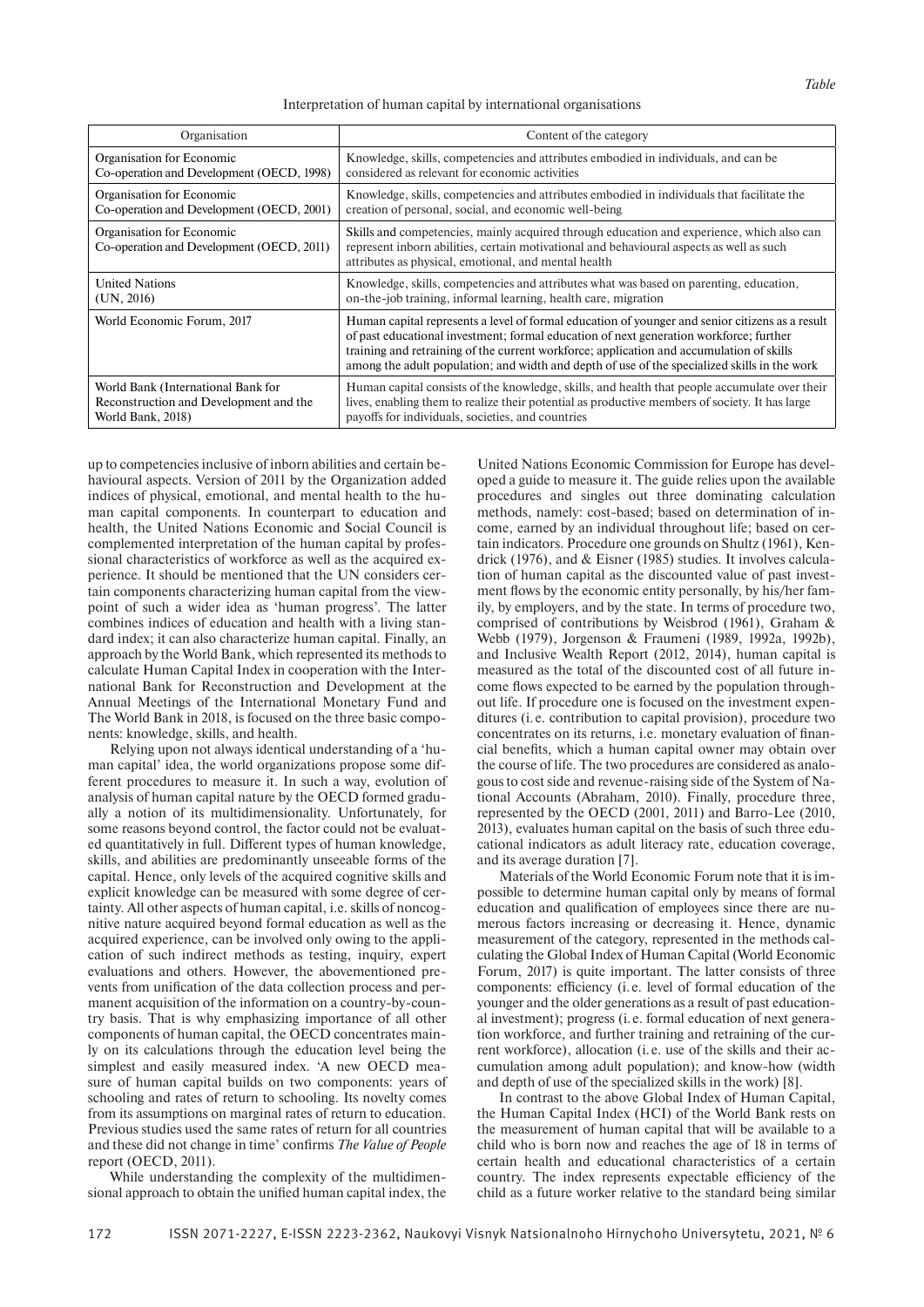for each country in view of fullness of educational and health indices (World Bank, 2018). The HCI comprises the following components: survival, the expected schooling years, and health. Component one mirrors the fact that children, born now, should survive until the process of human capital accumulation starts with the help of formal education. The survival is measured by means of under-five mortality rate. Component two contains information on the number of education years the child may reckon for until 18. Moreover, the information combines with quality index, i. e. how many children get schooling. The index is based upon relative success of countries engaged in the international testing as for the mastering mathematics and natural sciences. Thus, taking into consideration quality of education, the component visualizes such reality that in some countries children are taught far fewer than in others despite the fact that they attend school during similar time period. Finally, a health component applies two indices for the total health level of a country: growth inhibition rate in under-five children and adult survival rate determined as a share of fifteen-year-olds who will survive up to 60. Index one represents the health observed during prenatal, child, and early development of children; index two explains a range of health consequences the child, born now, can survive as an adult [9].

Analysis of the considered approaches (irrespective of their difference in view of the measurement components) shows that all of them give the highest priority to the educational component. The fact is meant by the recent report of the World Bank pointing out that certain discrepancies between the quantitative and qualitative education indices form the majority of differences in the human development index among 174 countries under study. Thus, comparison of the average country from high- and low-income groups has demonstrated that  $33\%$  of differences in their growth depend upon human capital where 25 % are explained by educational parameters [10]. Consequently, according to studies by the world organisations, from the viewpoint of human capital, success of the current development stage is determined mainly by means of quantitative and qualitative educational indices.

Nevertheless, more profound studies show that the connection is not always a linear one. Metaanalysis of 60 research works on dependence between education and macroeconomic results of the country development, published from 1989 to

2011, demonstrated that almost 20 % of the estimates of human capital ratios were negative. The recent studies by the ОЕСР also emphasize complexity in the determination of the stable positive human capital influence on the per capita income or on the efficiency level (Botev, et al., 2019; Guillemette, et al., 2017; Fournier and Johanson 2016) [2, 3, 5]. The scholars try to explain the paradox connecting it in the majority of cases with imperfectness of the approaches to quantitative measurement of human capital.

Having such ambiguous results in the field of analysis of human capital as such, we have concentrated our attention on the human development index (HDI) measuring the key components of human capital (i.e. life expectancy at birth, expected years, and middle years of schooling) but connecting them with public welfare [11]. According to 2019 rating as for the data on the development of the world economies, Norway takes the lead in terms of GNI per capita being \$66.694 thous. and Denmark ranks No.15 in the world where similar index is \$58.662 thousand. The data were applied to develop a regression model of  $Y = 0.9115 + 0.0006X$  type. In terms of the model, in 2019, top ten of the countries, shown in Fig. 1, demonstrate that 100 % increase in GNI per capita results in 0.06 on average.

However, the data concerning developing countries (we consider countries ranking Nos. 70–79 in the world, whose human capital indices as for the education and health are not the lowest ones) demonstrate nonavailability of HDI-economic growth connection. Correlation coefficient between the variables for countries, shown in Fig. 2, turned out to be negative  $(r = -0.377)$ .

Ukraine ranks No.74 in the abovementioned rating neighbouring the 'third world' countries . As it follows from Fig. 2, *a*, in terms of similar HDI value, being 0.079, Ukraine demonstrates the lowest GNI index per capita, i. e. \$13.216 thousand. Hence, the model demonstrated rather high index of positive correlation between HDI as a resulting variable (*Y* ) and GNI (in terms of PPP) per capita as a factor variable  $(X)$ . The abovementioned supports the idea that high indices of human development and, hence, human capital have the developed economies. According to the model, correlation coefficient turned out to be 0.768 only for ten top countries of the rating. Hence, increase in the GNI index (namely, its GDP components within the country as well as net profit got abroad) is the



Fig. 1. Top ten of the countries in the world Human Development Index rating in 2019 [11]: *a – HDI-2019: 1–10 ranks; b – GNI per capita, USD thousand: 1–10 ranks*



*Fig. 2. Developing countries in the world Human Development Index, 2019* [11]: *а – HDI-2019: 70–79 ranks; b – GNI per capita, USD thousand: 70–79 ranks*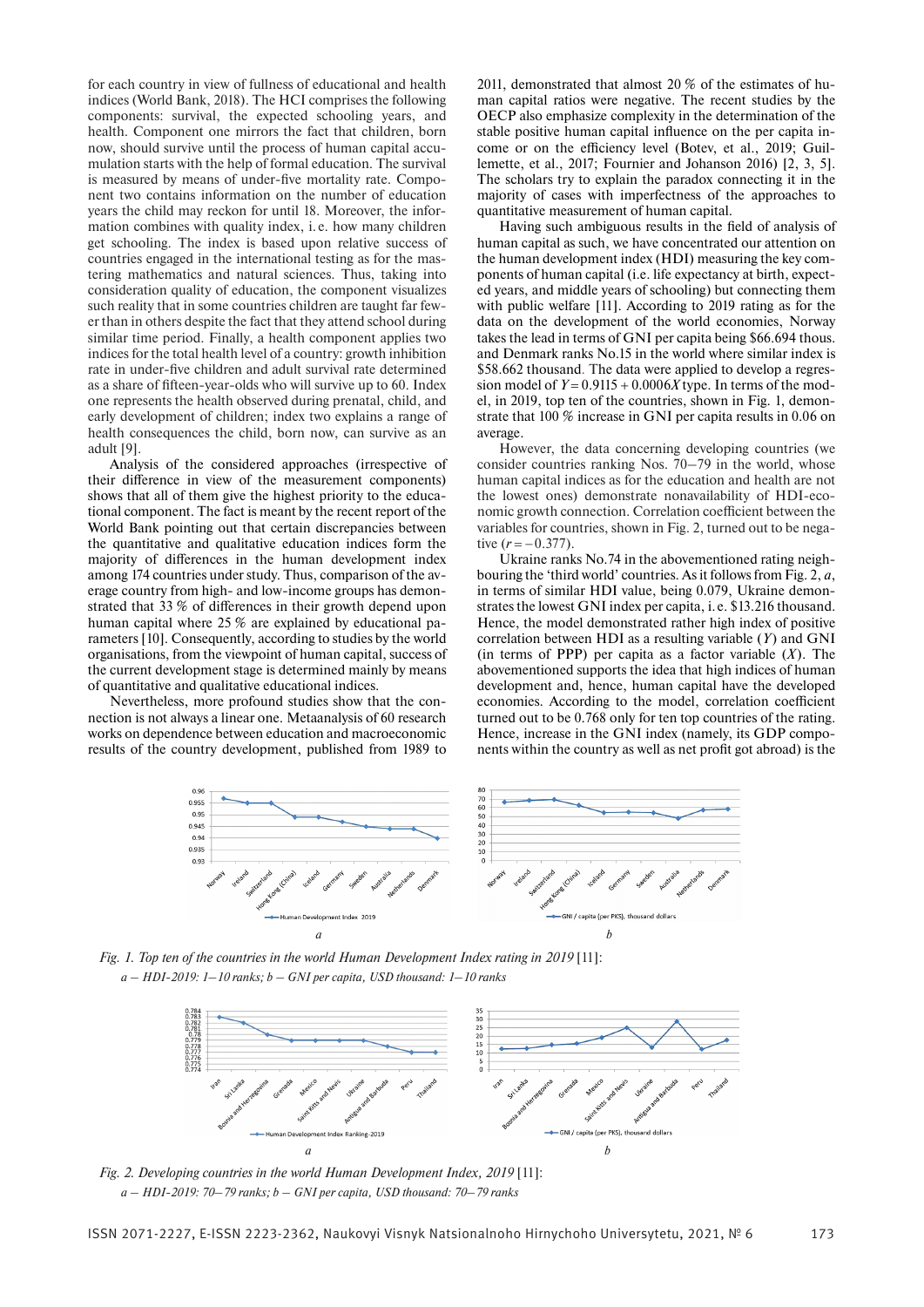source of resource provision of the human capital development. In addition, it is the factor intensifying uneven socioeconomic development of the world.

First of all, the tendency can be explained as follows. The current economy has changed drastically its basic development drivers; it is moving rapidly to a knowledge-based model where innovations become motive power and knowledge, education, and science are the sources. Respectively, a creative worker, able to generate new ideas, design new facilities, and implement new technologies, is the key component of such an economy. The conditions involve not only increase in the share of intellectual labour while creating value added; factors of the creativity growth become powerful. It is common knowledge that creativity can be fully implemented if only environment is friendly, i. e. favourable conditions have been created to unlock maximally the talents and creative potencies. Consequently, today we are witnessing the global tendency of transition of representatives of creative human capital to the countries having high welfare indices; basing on it, we can provide the advanced profitability of the key resource. It is known that the yield rate of new knowledge depends upon the available for certain economy mental vocabulary as well as incentives to invest in the storage. It is understood that higher return on human capital in a certain country inspires ambitions to unlock proper potential right there where it is possible to earn higher profits.

Along with it, concentration of scientists and engineers where adequate infrastructure and creative environment are available, becomes the extra factor intensifying the effect of innovation deployment. Policies of the advanced countries, encouraging mobility of researchers and gifted students, favour creation of clusters of science, technologies, and human capital as the means to augment proper research potential and support innovative environment. Currently, the USA embraces 49.1  $%$  of all foreign doctoral students trained in the field of natural and engineering sciences. The UK embraces 9.2 %; and France embraces 7.4 % [12]. The USA, the UK, France, and Germany lead among the countries inviting foreign Doctors of Sciences and researchers to participate in scientific and educational projects. While creating more favourable conditions for research practice, publications, and activities in laboratories, equipped with unique facilities, the countries improve in such a way qualitative characteristics of human capital of a certain community within their terrains and promote higher innovation [Ibidem]. Hence, each year we observe a growing tendency of migration in search for higher labour remuneration. In turn, the abovementioned gives rise to disparities in the centres of education costs and centres of income generation, i. e. obtaining higher added value from migrants being human capital carriers. 'Brain hunting' changes space of creative environment as well as directions of competitive forces and investment attractiveness of countries with high concentration of talents in such critical sectors as biofuel engineering, pharmacy, agrotechnology, and ICT.

The considered approaches determining human capital cannot take into account the factors in full. Hence, to understand more entirely the factors of socioeconomic development it is required to study constantly new tendencies arising in the field. Fig. 3 demonstrates the current features of the knowledge economy as a social advancement stage challenging transition to a new paradigm of human capital progress.

The social phenomena as well as socioeconomic processes, represented in Fig. 3, actualize problem of human capital development in the context of dynamic environment of the knowledge economy identification of values in the complicated world when:

- consciousness varies under the effect of computer information technology;

- market value of the global intellectual IT sector companies exceeds manifold capital cost owing to efficient management and investment. Such companies as Microsoft, Apple, Amazon, Alphabet, Google, and Facebook exemplify the fact;

- future sources of human capital development become unpredictable as well as communication forms between the explicit knowledge and implicit one;

- human capital development depends directly or indirectly upon thinking by means of sophisticated categories representing synergy processes during interaction of HC components, and ability to operate by value-based ideas of inclusive economy, and mirror the multidimensional space of human capital development covering not only economic factors but also social, political, environmental, and spiritual ones;

- interest is heightened to a dynamic aspect of system analysis of human capital having a potential for immanent changes and development. Hence, it is quite important for a process of human capital study to identify reasons and mechanisms of its transformation for achieving goals of sustainable development;

- threats are emerging as for the human knowledge undervaluation within the dynamic environment of nonlinear economy intensifying processes of labour migration of talents and unbalancing both managing and administered socioeconomic systems as well as their efficiency.

In view of the new tendencies, more adequate evaluation of human capital should involve expansion of components of the indicators used to measure the factor of socioeconomic development. We believe that micro- and macroeconomic indices, measuring internal structure of human capital, have to be such extra components. They help evaluate correspondence to the requirements of the knowledge economy and possibility to develop, implement massively, and master the technologies adding value in the traditional sectors of economy as well as forming structural economic improvements in the context of priorities of the Fourth Industrial Revolution. It should be mentioned that since individual human capital is implemented in relevant knowledge and skills, then their level and dynamics should be covered by the extra indices. Thus, for instance, not only the number of education years must identify parameters of individual human capital but also quality indicators of such education. Among other things, it concerns information technology, involved in the educational process and correspondence of specialism area of the individual to the current technological requirements. At a level of human capital of an organization and country, indices of share of specialties of innovative technological wave, population access to the Internet, share of researchers in the population structure, patents and so on should become the efficiency factors of expenditures connected with human capital.

Methodologically, such indicators can be adopted from other global ratings of the countries characterizing the knowledge economy. Among other things, it concerns indices of innovation, the world competitiveness, technological availability and others. We consider it important to consider the structure of human capital accumulation in a country while calculating a share of negative, passive, and positive human capital to evaluate its creativity and efficiency. Totally, the additions will make it possible to evaluate better innovative tendencies of human capital development as well as its potential and real effect on the current economic growth.

**Conclusions.** The new stage of technical and technological development, determined as creation of the knowledge economy, is characterized by cardinal changes in the basic factors of economic progress of a society. Currently, scientific knowledge and information become the driving production resources, which need formation of human capital of special quality. Nowadays, industries need creative workers able to generate new ideas, produce innovation, and implement new technologies. Demand for such human capital makes countries compete for talents, which deepens global unevenness of technical and technological development.

First, economists paid attention to human capital as a factor producing economic welfare of countries in the 1960s – 1990s, when the first models of economic growth were developed and technical progress was taken into consideration. In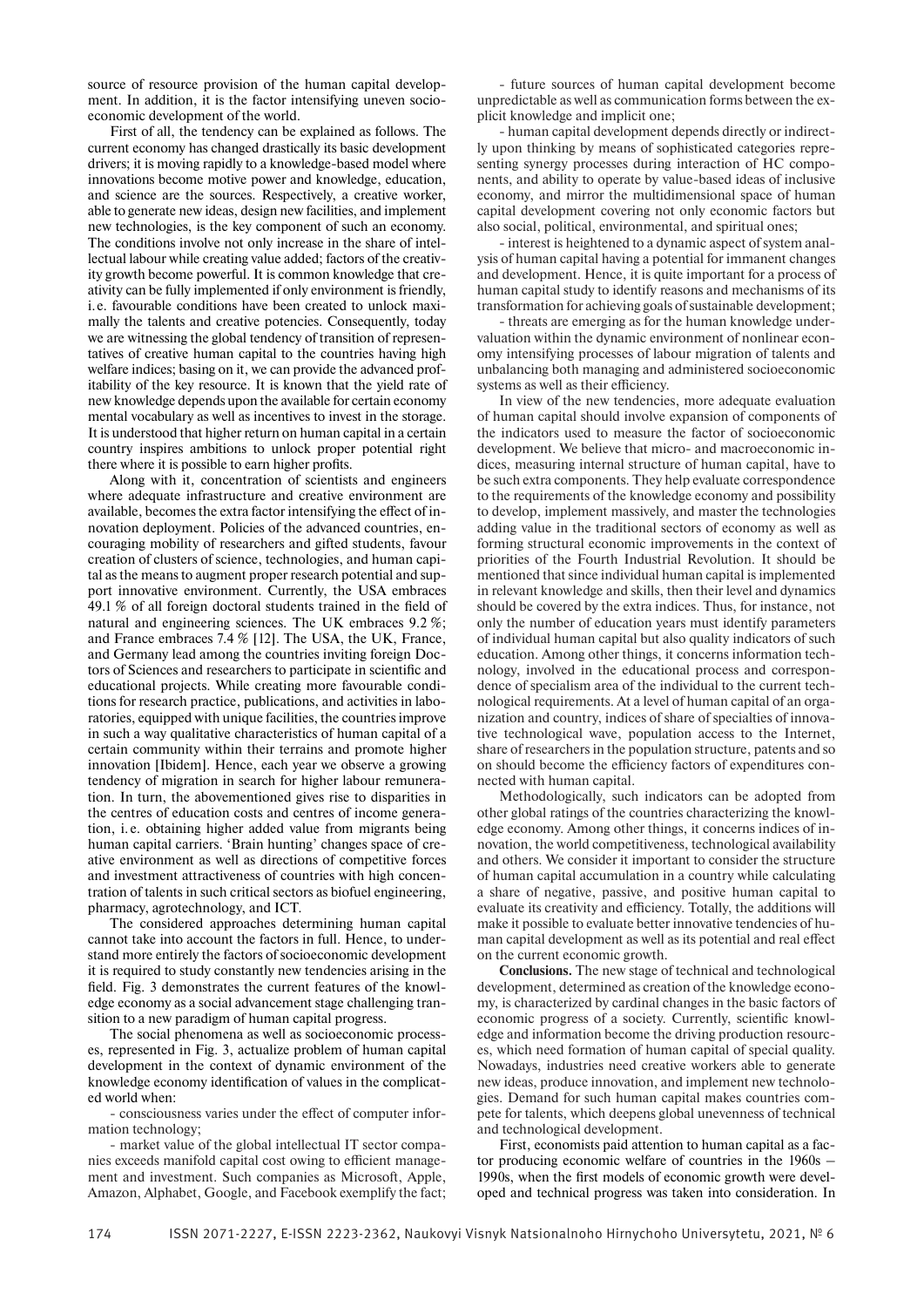

*Fig. 3. Transition to a new paradigm of human capital development within the dynamic environment of the knowledge economy*

the course of economic development (especially, when achievements of scientific and technical revolution of the 1950s started to be introduced into production), the models began to demonstrate their limitedness as for the explanation of new phenomena and processes of science-intensive economic growth. Generation two of models, developed by R. Barro & X. Sala-i-Martin, W. Baumol, B. DeLong, P. Krugman, P. Klenow & A. Rodriguez-Clare, was intended to search for new factors of economic development, and explain nonlinear nature of GDP-human capital connection in certain countries.

Empiric assessment of new models of economic growth is based upon the use of qualitative evaluations of public welfare and human capital. Currently, the latter is measured relying upon the theoretical and methodological approaches developed by the key international organisations. First, analysis of the approaches demonstrates ambiguous interpretation of human capital idea by different institutions; second, similarity of methods for its quantitative measurement is shown where particular attention is paid to the educational component.

The knowledge economy, being science-intensive, computerized, and innovative, brings to the fore fundamentally

new requirements for workforce, which cannot be evaluated fully with the help of indicators used by the major international organisation as a basis for the development of human capital indices. Hence, it is required to move towards the current new paradigm of its formation; theoretical and methodological approaches for its evaluation should involve qualitative component of human capital, efficiency of investment in its formation and development, and real as well as potential ability to obtain and apply new technologies.

The developed regression model helped demonstrate dependence of human development indices and, hence, human capital upon the achieved level of public welfare in a certain country. The abovementioned is explained by the effect of increasing productivity of intellect use within the environment of larger knowledge concentration. The latter is intensified in the process of talent migration as well as implementation of policies of the key world countries as for the attraction of gifted youth and scientists. The abovementioned is among the factors deepening global disparities of technical and technological progress since the better-quality capital is concentrated in the advanced economies.